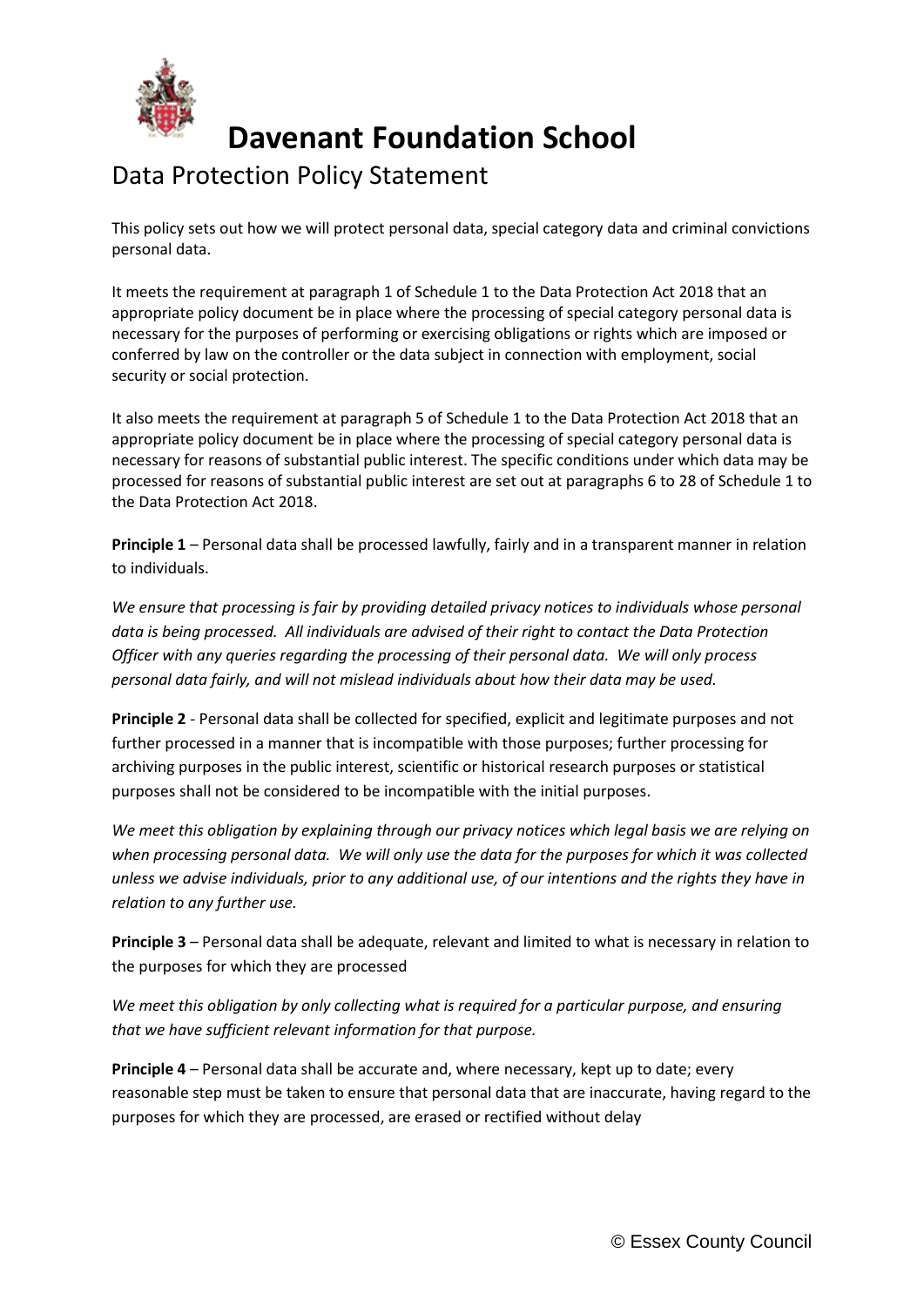

## **Davenant Foundation School**

*We meet this obligation by ensure that personal data is accurate, and kept up to date where necessary. We will take particular care to do this where our use of the personal data has a significant impact on individuals.*

**Principle 5** – Personal data shall be kept in a form which permits identification of data subjects for no longer than is necessary for the purposes for which the personal data are processed; personal data may be stored for longer periods insofar as the personal data will be processed solely for archiving purposes in the public interest, scientific or historical research purposes or statistical purposes subject to implementation of the appropriate technical and organisational measures required by the GDPR in order to safeguard the rights and freedoms of individuals

*We meet this obligation by ensuring that personal data is managed in line with our retention schedule, and either deleted or completely anonymised when it is no longer necessary for us to use it. The period for which we retain personal data is explained in each privacy notice relevant to that service.*

**Principle 6** – Personal data shall be processed in a manner that ensures appropriate security of the personal data, including protection against unauthorised or unlawful processing and against accidental loss, destruction or damage, using appropriate technical or organisational measures

*We meet this obligation by ensuring that our technical and organisational controls. Our organisational controls include:*

- *Appropriate roles and responsibilities including a Data Protection Officer and Senior Information Risk Owner*
- *Robust policies and procedures which are regularly reviewed*
- *Regularly training our staff in their data protection responsibilities*
- *Ensuring our processing activities are transparent and secure, including*
	- o *Records of Processing Activities*
	- o *Data Protection Impact Assessments*
- *Contractual Controls to govern the use of personal data by our suppliers*
- *Physical security controls including*
	- o *Restricted access to physical storage of sensitive personal data*
	- o *Visitor management*
- *Security breach management*

*Our Technical Controls include:*

- *Firewalls, anti-malware and patching*
- *Disaster Recovery and Business Continuity arrangements*
- *Role based access controls to personal data*
- *Password management*
- *Sending email securely*